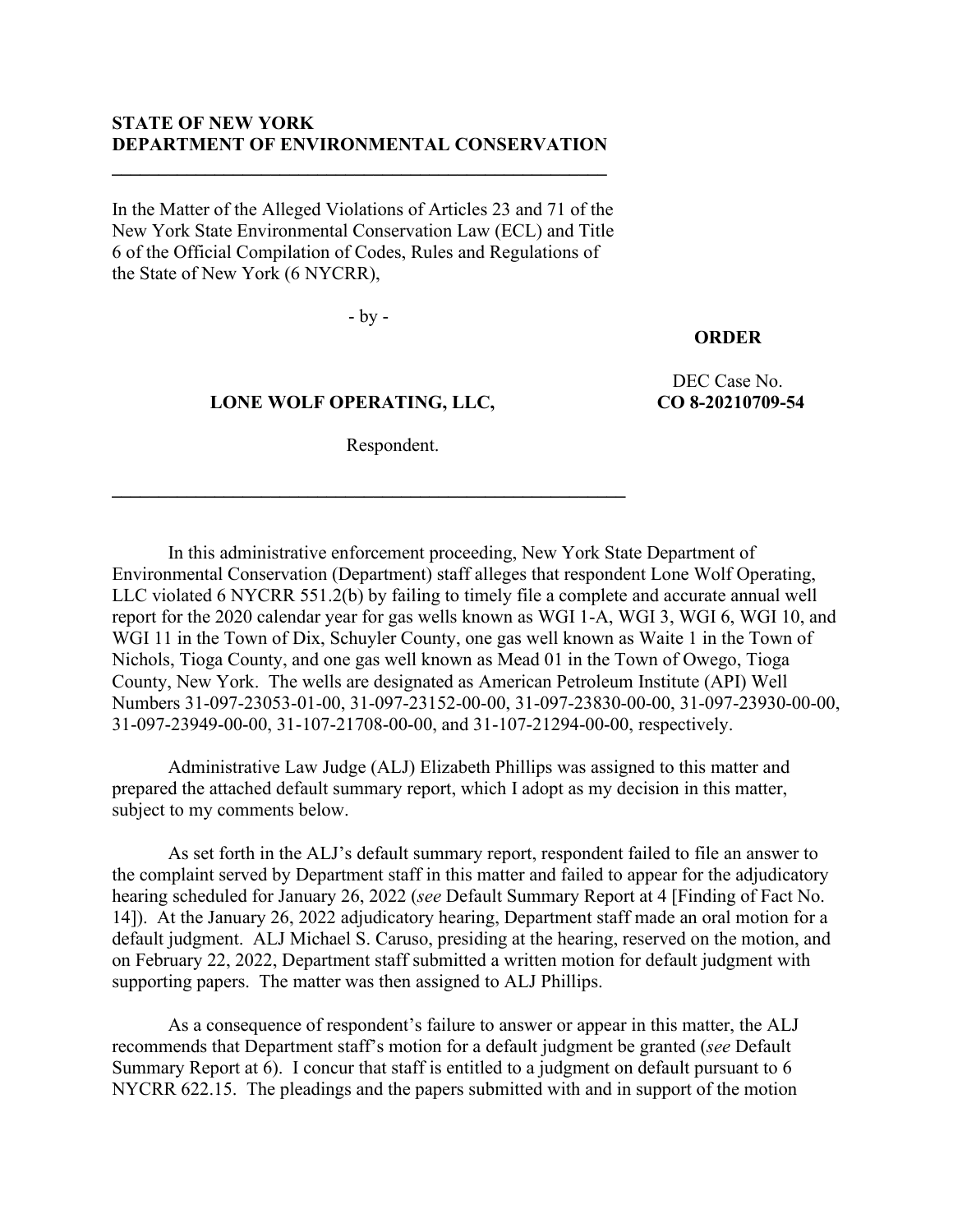provide sufficient facts to enable me to determine that staff has a viable claim that respondent failed to timely file an annual well report for the 2020 calendar year for the WGI 1-A, WGI 3, WGI 6, WGI 10, and WGI 11, Waite 1, and Mead 01 wells and, therefore, is in violation of 6 NYCRR 551.2(b).

Department staff correctly points out that the requirement to file annual well reports is important to determining the status of the State's resources given the potential or actual environmental harm that may result from the lack of accurate, annual information about well activity. The identification of non-producing wells for plugging is significant for the prevention of groundwater contamination (*see* Motion for Default Judgment, Exhibit A, Affirmation of Anne Haas, Esq., dated February 22, 2022 [Haas Aff.], ¶ 12; *see also* Affidavit of Ted Loukides, sworn to February 16, 2022, ¶ 14).

Department staff, in its papers, sought a penalty of one thousand five hundred dollars (\$1,500), and the ALJ recommended that respondent Lone Wolf Operating, LLC be directed to pay this amount. ECL 71-1307(1) provides that any person who violates any provision of ECL article 23 or commits any offense described in ECL 71-1305 shall be liable for a penalty of up to eight thousand dollars (\$8,000) for the first day of violation and up to two thousand dollars (\$2,000) per day for each day the violation continues. ECL 71-1305(2) provides that it is unlawful for any person to violate any rule or regulation promulgated pursuant to ECL article 23, which would include the regulatory requirement at issue here -- 6 NYCRR 551.2(b).

In other proceedings of this nature, Department staff has requested similar civil penalties (*see Matter of Sahlem*, Order of the Commissioner, January 4, 2021, at 3; *Matter of Gilray*, Order of the Commissioner, March 4, 2015, at 2; and *Matter of Buffalo China, Inc.*, Order of the Commissioner, October 27, 2013, at 2). In those cases, a civil penalty of \$1,500 was assessed for each time that a well owner or operator failed to timely submit an annual well report.

The record demonstrates that respondent Lone Wolf Operating, LLC failed to submit a timely and complete report for the five WGI wells (WGI 1-A, WGI 3, WGI 6, WGI 10, and WGI 11), and the Waite 1 and Mead 01 wells for the calendar year 2020. Notwithstanding the efforts of Department staff to obtain respondent's compliance, including numerous written and oral reminders, nothing in this record indicates that respondent filed reports for the 2020 calendar year *(see e.g.,* Default Summary Report at 3-4 [Findings of Fact Nos. 6-11). Although the civil penalty that Department staff is requesting is consistent with ECL 71-1307(1), the Department's Civil Penalty Policy (DEE-1), dated June 20, 1990, and administrative precedent (*see* Default Summary Report at 5-6; Haas Aff.,  $\P\P$  9-13), the number of wells at issue could have justified a higher civil penalty request. However, in the circumstances here, the civil penalty is limited to the amount set forth in staff's papers.<sup>[1](#page-1-0)</sup>

Based on the record before me, the recommended penalty is authorized and appropriate. I direct that respondent submit the civil penalty of one thousand five hundred dollars (\$1,500) to the Department within thirty (30) days of the service of this order upon respondent. In addition,

<span id="page-1-0"></span> $<sup>1</sup>$  The general principle is that a default judgment cannot exceed the amount demanded in the complaint, absent</sup> notice to respondent that a greater penalty would be sought. *See* Matter of 134-15 Rock Management Corp., et al., Order of the Commissioner, December 10, 2008, at 4; *see also* CPLR 3215(b).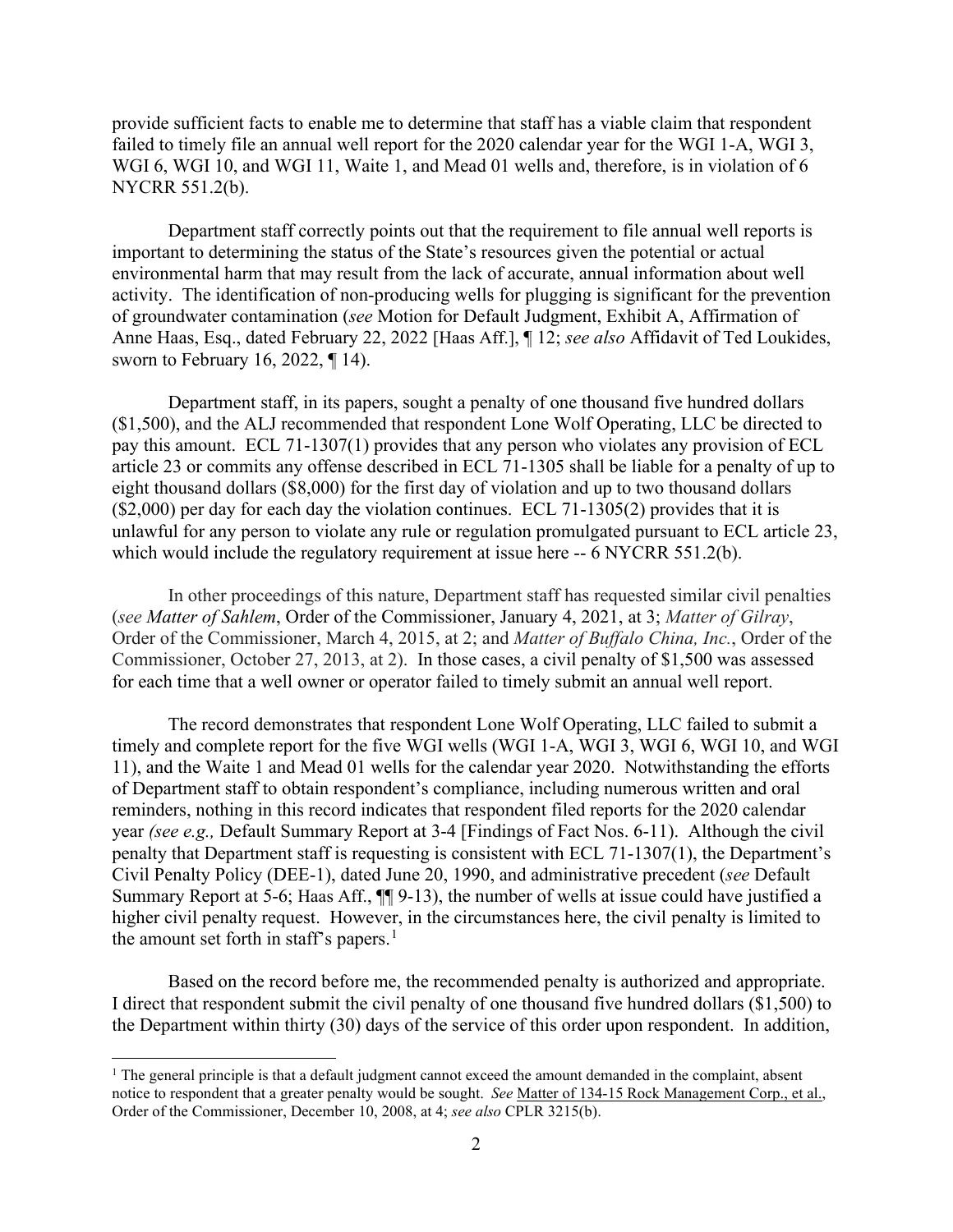within thirty (30) days of the service of this order upon respondent, respondent Lone Wolf Operating, LLC is directed to submit a complete and accurate well report for the WGI 1-A, WGI 3, WGI 6, WGI 10, and WGI 11, Waite 1, and Mead 01 wells for calendar year 2020 to the Department.

**NOW, THEREFORE,** having considered this matter and being duly advised, it is **ORDERED** that:

- I. Department staff's motion for a default judgment pursuant to 6 NYCRR 622.15 is granted. By failing to answer or appear in this proceeding, respondent waived its right to be heard at the hearing.
- II. Based on the pleadings and papers submitted with and in support of Department staff's motion, respondent Lone Wolf Operating, LLC is determined to have violated 6 NYCRR 551.2(b), by failing to timely file a complete and accurate annual well report for the 2020 calendar year for WGI 1-A, WGI 3, WGI 6, WGI 10, WGI 11, Waite 1, and Mead 01 wells (API Well Numbers 31-097-23053-01-00, 31-097-23152-00-00, 31-097-23830-00-00, 31-097-23930-00-00, 31-097-23949- 00-00, 31-107-21708-00-00, and 31-107-21294-00-0, respectively).
- III. Within thirty (30) days of the service of this order upon Lone Wolf Operating, LLC, respondent shall submit to the Department a complete and accurate annual well report for the five (5) WGI, one (1) Waite and one (1) Mead wells for the 2020 calendar year.
- IV. Respondent Lone Wolf Operating, LLC is hereby assessed a civil penalty in the amount of one thousand five hundred dollars (\$1,500), to be paid within thirty (30) days of the service of this order upon respondent. Payment is to be by certified check, cashier's check or money order made payable to the New York State Department of Environmental Conservation at the address noted in paragraph V of this order.
- V. The annual well report and civil penalty payment shall be sent to the following address:

New York State Department of Environmental Conservation Division of Mineral Resources Oil and Gas Compliance Enforcement Section 625 Broadway, 3rd Floor Albany, New York 12233-6500 Attn: Theodore N. Loukides, Chief

VI. Any questions or other correspondence regarding this order shall also be addressed to Theodore N. Loukides at the address referenced in paragraph V of this order.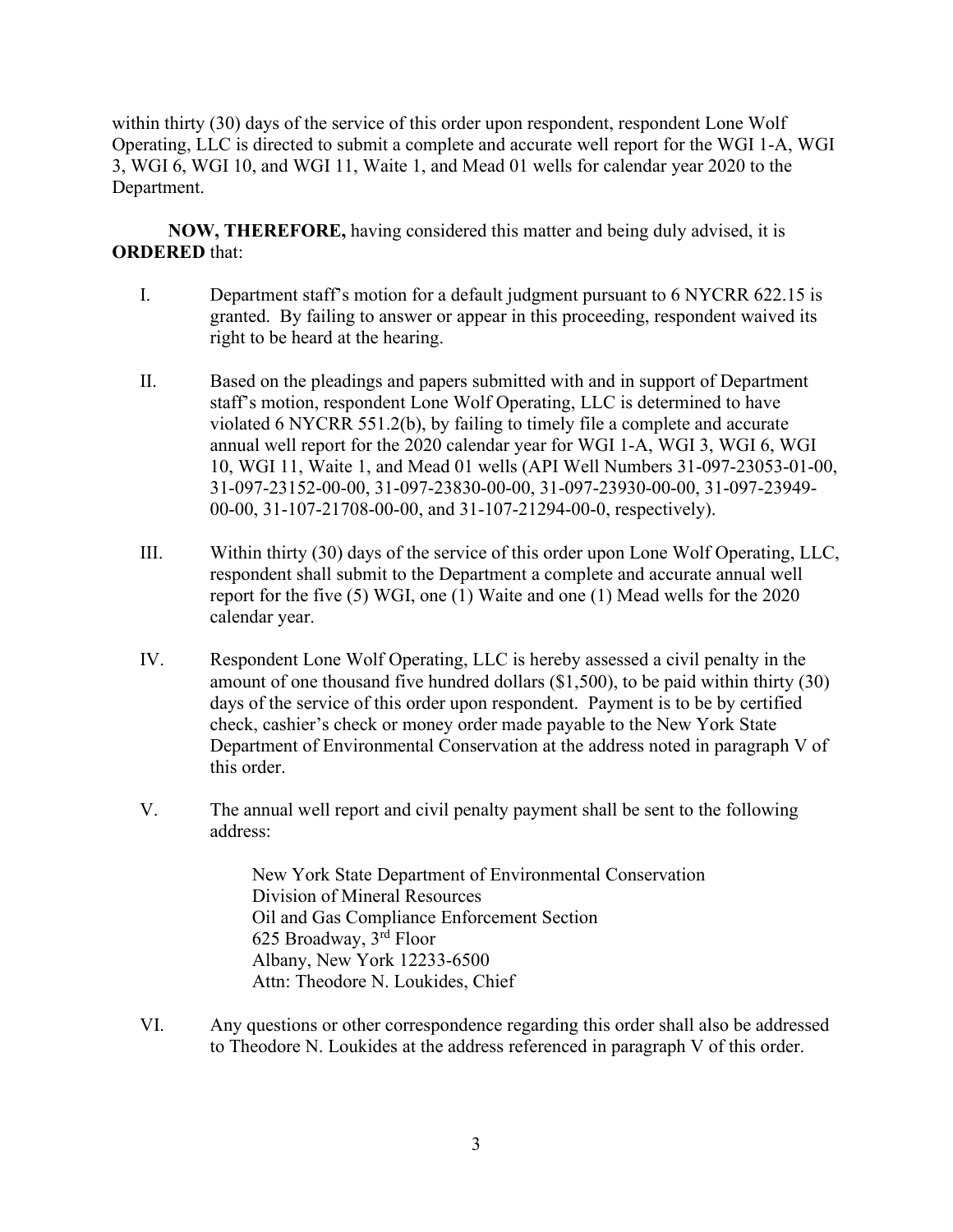VII. The provisions, terms and conditions of this order shall bind respondent Lone Wolf Operating, LLC and respondent's agents, successors and assigns, in any and all capacities.

> For the New York State Department of Environmental Conservation

By:  $/s/$ 

Basil Seggos Commissioner

Dated: April 22, 2022 Albany, New York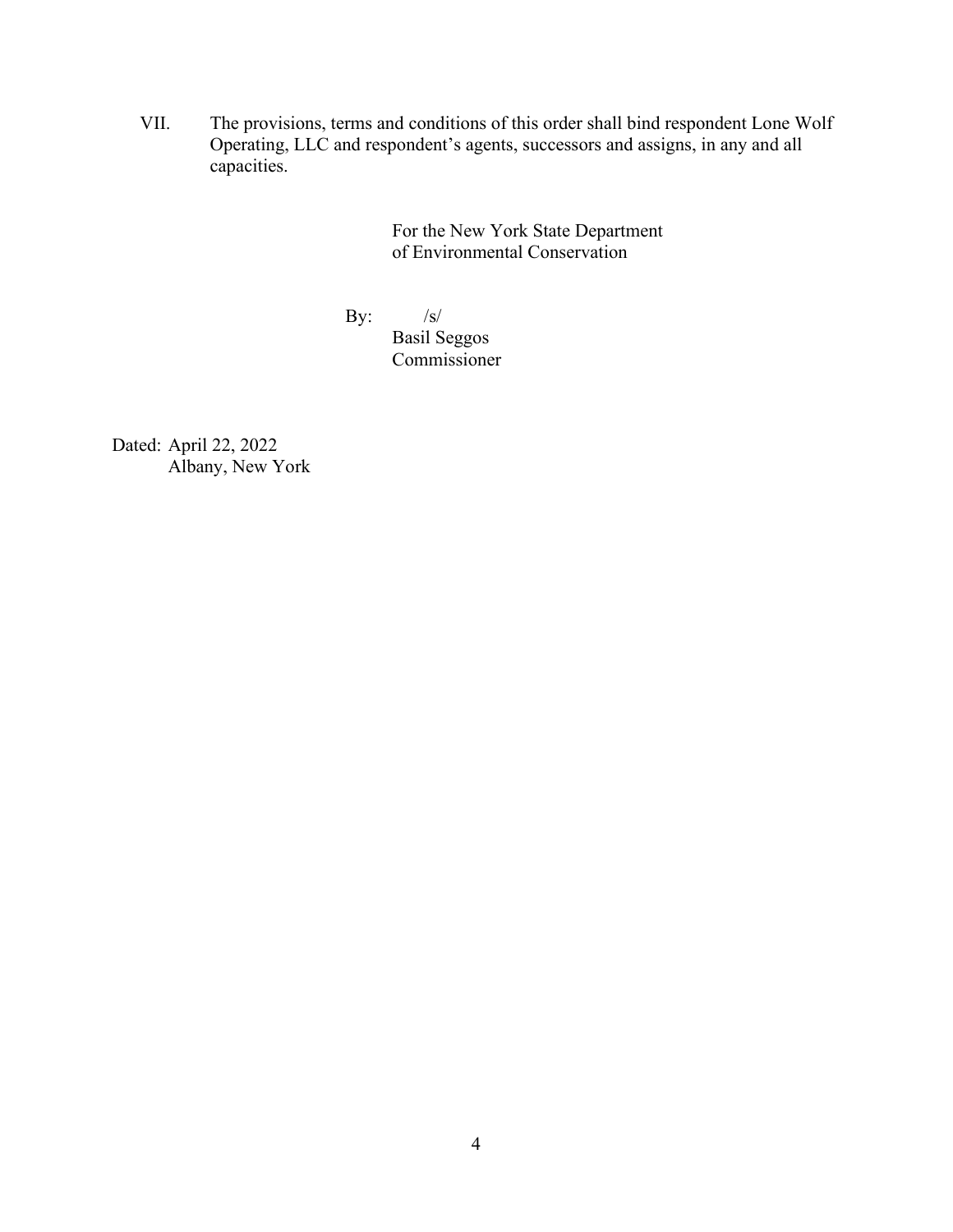#### **STATE OF NEW YORK DEPARTMENT OF ENVIRONMENTAL CONSERVATION**

**\_\_\_\_\_\_\_\_\_\_\_\_\_\_\_\_\_\_\_\_\_\_\_\_\_\_\_\_\_\_\_\_\_\_\_\_\_\_\_\_\_\_\_\_\_\_\_\_\_\_\_\_\_**

In the Matter of the Alleged Violations of Articles 23 and 71 of the New York State Environmental Conservation Law (ECL) and Title 6 of the Official Compilation of Codes, Rules and Regulations of the State of New York (6 NYCRR),

- by -

**\_\_\_\_\_\_\_\_\_\_\_\_\_\_\_\_\_\_\_\_\_\_\_\_\_\_\_\_\_\_\_\_\_\_\_\_\_\_\_\_\_\_\_\_\_\_\_\_\_\_\_\_\_**

#### **LONE WOLF OPERATING, LLC,**

Respondent.

**DEFAULT SUMMARY REPORT**

> DEC Case No. **CO 8-20210709-54**

#### Procedural History

Staff of the New York State Department of Environmental Conservation (Department) served respondent Lone Wolf Operating, LLC (respondent) with a notice of hearing and complaint dated November 22, 2021, alleging a violation of ECL 71-1305(2) and 6 NYCRR 551.2(b), for failure to file a timely annual well report for the 2020 calendar year for five gas wells (known as WGI wells 1-A, 3, 6, 10, and 11) located in the Town of Dix, Schuyler County, New York, and one gas well (known as the Waite 1 well) located in the Town of Nichols, and one gas well (known as the Mead 01 well) located in the Town of Owego, Tioga County, New York.

The WGI wells are designated by American Petroleum Institute (API) Well Numbers 31- 097-23053-01-00, 31-097-23152-00-00, 31-097-23830-00-00, 31-097-23930-00-00, and 31-097- 23949-00-00, respectively. The Waite 1 well is designated by API Well Number 31-107-21708- 00-00 and the Mead 01 well is designated by API Well Number 31-107-21294-00-00.

The complaint seeks an order of the Commissioner (1) finding respondent in violation of ECL 71-1305(2) and 6 NYCRR 551.2(b); (2) directing respondent to submit the missing annual well report to the Department; (3) assessing a civil penalty in the amount of one thousand five hundred dollars (\$1,500); and (4) granting such other relief as the Commissioner may deem appropriate.

Service of the notice of hearing and complaint was made by certified mail and was received by respondent on November 24, 2021 at 90 State Street, Suite 700, Office 40, Albany NY 12207 and on December 28, 2021 at 531 East 770 North, Orem, UT 84097 (*see* 6 NYCRR 622.3[a][3]). Respondent failed to answer the complaint as directed in the notice of hearing. As stated in staff's November 22, 2021, notice of hearing, a virtual adjudicatory hearing was convened before Administrative Law Judge (ALJ) Michael S. Caruso at 10:00 a.m. on January 26, 2022. (*See* affirmation of Anne Haas [Haas Aff.], dated February 22, 2022, ¶¶ 2-3, Exhibits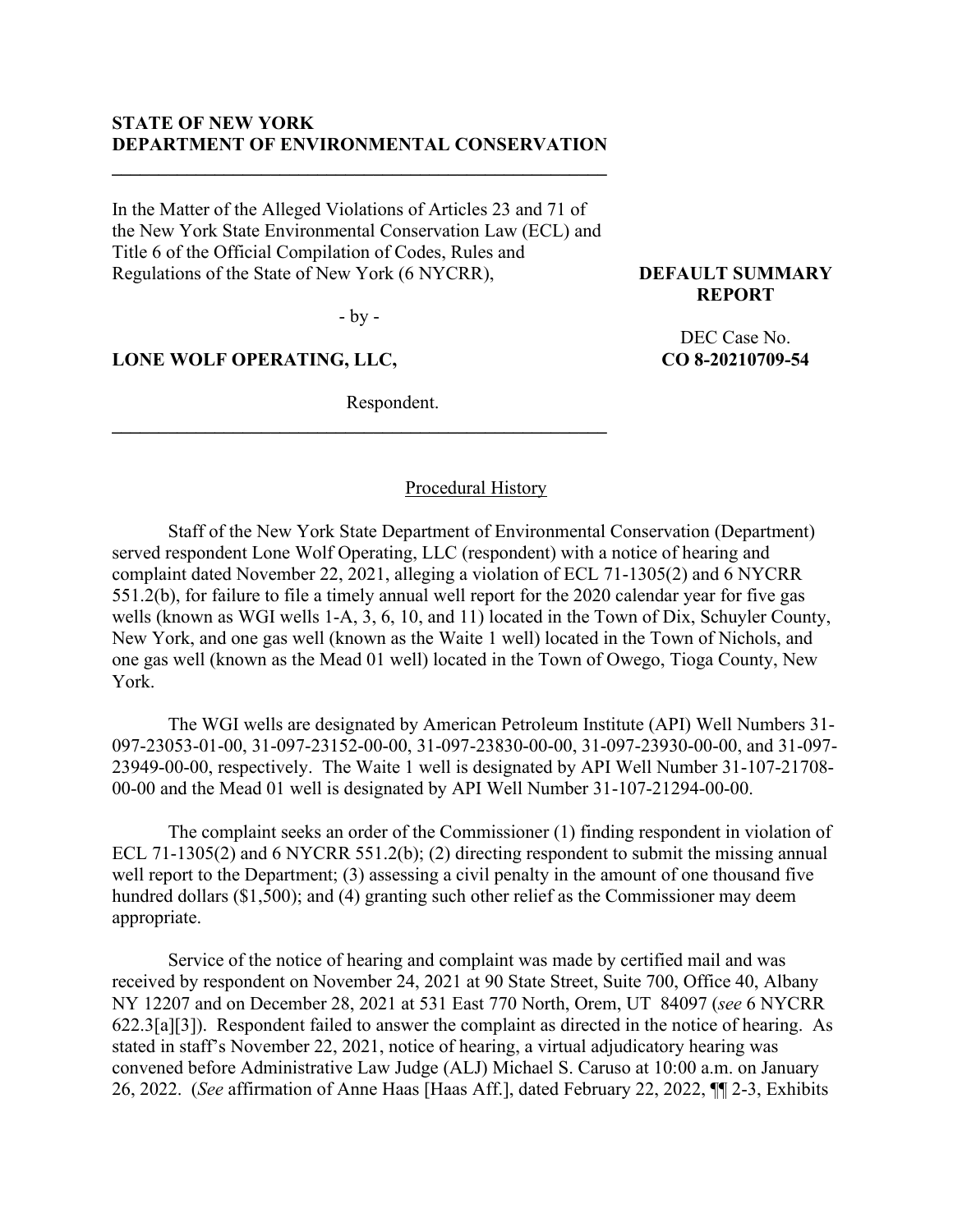B-C.) Department staff was represented by Anne Haas, Esq., Office of General Counsel, New York State Department of Environmental Conservation, 625 Broadway, Albany, New York. No one appeared on behalf of respondent (*id.* at ¶ 4).

ALJ Caruso noted for the record that respondent had failed to answer the complaint and failed to appear for the adjudicatory hearing. Department staff moved orally for a default judgment pursuant to 6 NYCRR 622.15, and ALJ Caruso reserved on the oral motion, allowing the record to remain open for Department staff to submit the documentation required by 6 NYCRR 622.15(b). By cover letter dated February 22, 2022, staff submitted a written motion for a default judgment with supporting papers (*see* Appendix A, attached hereto [listing documents submitted on motion]). Department staff served the motion and supporting papers on respondent by first class mail on or about February 22, 2022 (*see* affidavit of service of Melissa Evans, sworn to February 22, 2022). Respondent did not respond to the motion.

# Applicable Regulatory Provisions

Section 551.2 Production and purchase reports.

\* \* \*

"(b) Each person who first produces, sells or purchases oil and gas produced in the State and the operator of each gas storage facility in the State must file with the department on a form the department prescribes a statement of the oil and gas produced, sold, purchased or stored. The information contained in this statement must be compiled on a calendar year basis and must be filed no later than March 31st next following the close of the calendar year, unless the department requires otherwise."

\* \* \*

# Findings of Fact

- 1. Respondent Lone Wolf Operating, LLC maintains an address at 531 East 770 North, Orem, UT 84097 and has designated a registered agent at 90 State Street, Suite 700, Office 40, Albany NY 12207. (*See* affidavit of Ted Loukides [Loukides Aff.], sworn to February 16, 2022, Exhibit 2.)
- 2. Ted Loukides is an employee of the Department and is a Mineral Resources Specialist 4 in the Department's Division of Mineral Resources. Mr. Loukides is the Section Chief of the Oil and Gas Compliance and Enforcement Section in the Division's Bureau of Resource Development and Reclamation. Mr. Loukides's duties include the administration of the provisions of ECL article 23 and 6 NYCRR part 550, *et seq*. including reporting requirements. Mr. Loukides has access to and is custodian of Department records relating to the operation of oil and gas wells, including all annual well reports (AWRs) submitted to the Department. (*See* Loukides Aff. ¶¶ 1-3.)
- 3. On January 14, 2020, the Department received a Request for Transfer of Well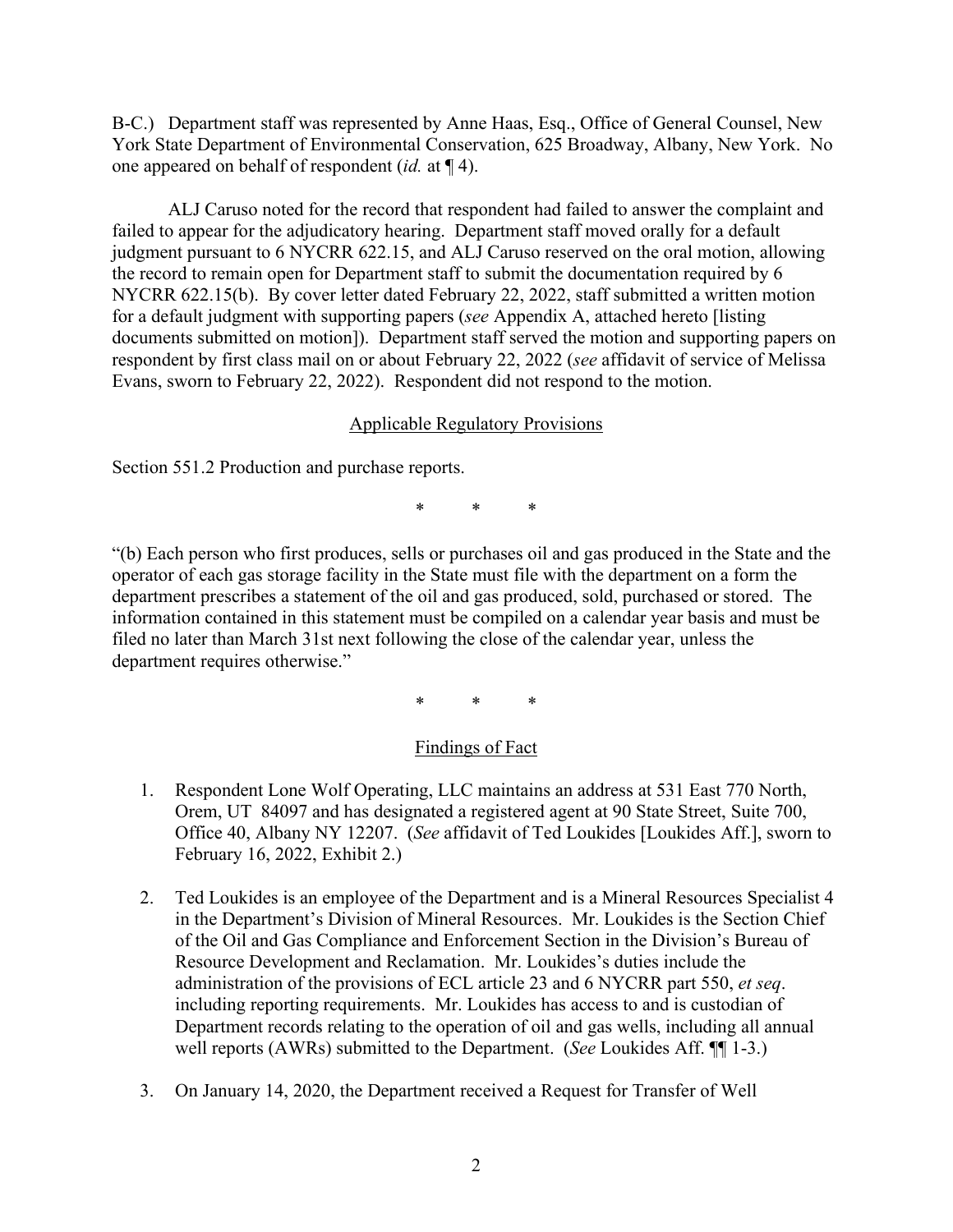Responsibilities signed on January 8, 2020 by David Lillywhite on behalf of the transferor Summit Operating LLC and by David Knudson on behalf of Lone Wolf Operating, LLC. The transfer was approved on February 6, 2020. (*See* Loukides Aff. ¶ 6, Exhibit 3.)

| <b>Well Name and number</b> | <b>Well API number</b> | <b>Town</b>    | County   |
|-----------------------------|------------------------|----------------|----------|
| WGI 1-A                     | 31-097-23053-01-00     | Dix            | Schuyler |
| WGI <sub>3</sub>            | 31-097-23152-00-00     | Dix            | Schuyler |
| WGI6                        | 31-097-23830-00-00     | Dix            | Schuyler |
| <b>WGI 10</b>               | 31-097-23930-00-00     | Dix            | Schuyler |
| <b>WGI11</b>                | 31-097-23949-00-00     | Dix            | Schuyler |
| Waite 1                     | 31-107-21708-00-00     | <b>Nichols</b> | Tioga    |
| Mead 01                     | 31-107-21294-00-00     | Owego          | Tioga    |

4. Respondent Lone Wolf Operating, LLC operates the seven gas wells listed below:

(*See* Loukides Aff. ¶ 4, Exhibits 1-3.)

- 5. Respondent is required to file annual well reports (AWRs) with the Department for each calendar year for each well respondent operates on a form supplied by the Department, as typified by Loukides Aff. Exhibit 4 (AWR sent to respondent for the 2020 calendar year). (*See* Loukides Aff. ¶¶ 4, 7, Exhibit 4.)
- 6. On January 25, 2021, Department staff emailed respondent a cover letter and AWR forms for the 2020 calendar year, pre-printed with respondent's name, address and well information. The cover letter reminded respondent to file the completed AWRs by March 31, 2021. (*See* Loukides Aff. ¶ 7, Exhibit 4.)
- 7. On March 9, 2021, Department staff emailed respondent reminding respondent to file the AWRs by March 31, 2021. (*See* Loukides Aff. ¶ 8, Exhibit 5.)
- 8. Respondent failed to submit the 2020 AWR by March 31, 2021. (*See* Loukides Aff. ¶ 9, Exhibit 4.)
- 9. On July 1, 2021, Department staff attempted to contact respondent by phone and left a voicemail message notifying respondent that the Department had not received the 2020 AWRs and resent the March 9, 2021, reminder email to respondent. (*See* Loukides Aff.  $\P$  10.)
- 10. On July 26, 2021, Department staff mailed respondent a notice of violation (NOV) by certified mail advising respondent that respondent had failed to file the 2020 AWR by March 31, 2021. Included with the NOV was a consent order to settle the matter within thirty days. The NOV advised respondent of the potential penalties for failing to submit the required AWRs with the signed consent order. The notice of violation and consent order were mailed by certified mail return receipt requested and were received by respondent on July 29, 2021. Respondent failed to submit the missing AWR or respond to the July 26, 2021, notice. (*See* Loukides Aff. ¶¶ 11,13, Exhibit 6.)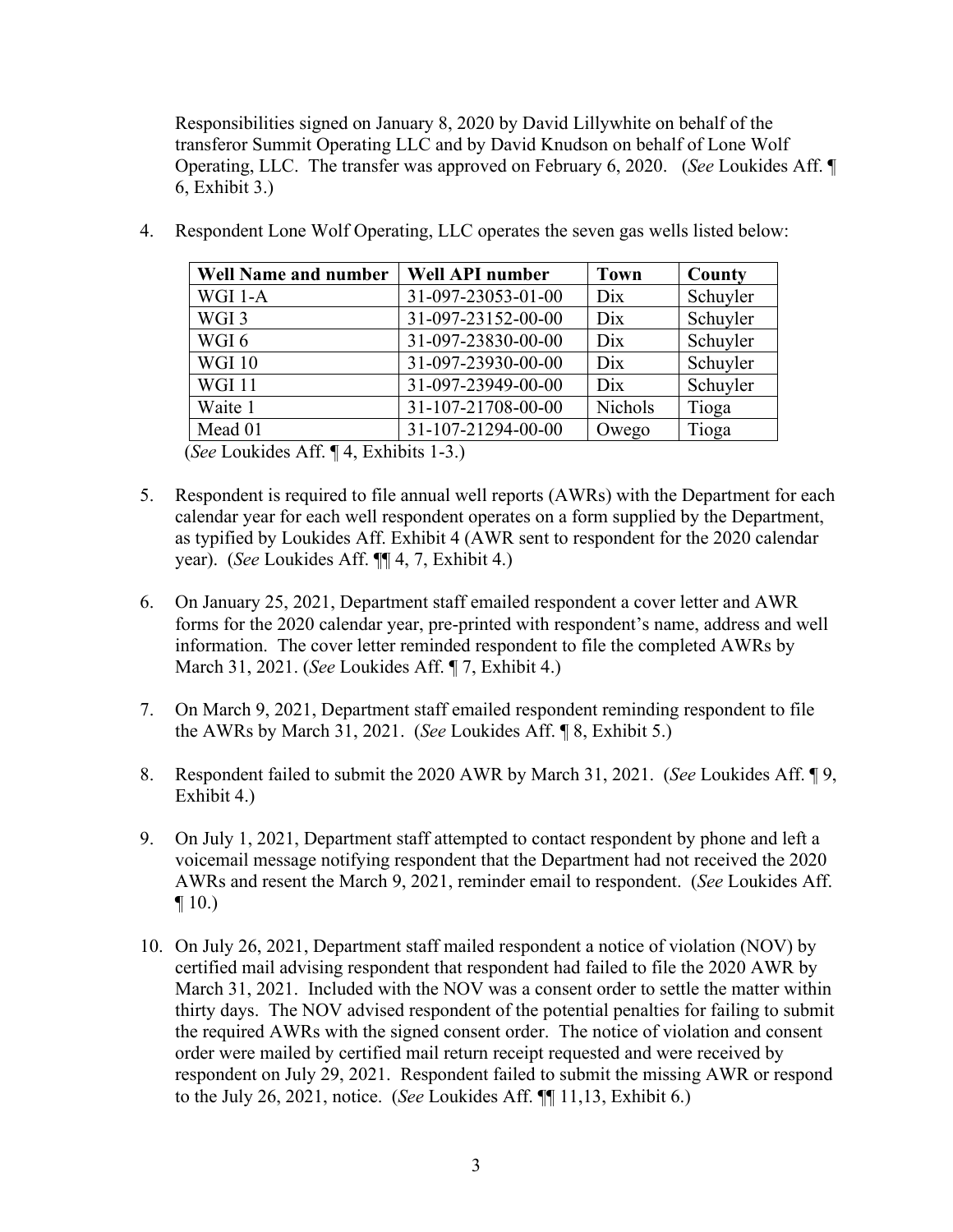- 11. On September 21, 2021, Department staff attempted to contact respondent by telephone and left a message advising respondent that the Department had still not received respondent's 2020 AWR, and that if respondent wished to settle the matter, he must return the completed AWR, signed consent order and penalty payment or contact staff. Respondent failed to submit the missing AWR, signed consent order and penalty payment and did not contact staff. (*See* Loukides Aff. ¶ 12.)
- 12. As of February 22, 2022, respondent failed to file an AWR for 2020. (*See* Loukides Aff.  $\P$  13.)
- 13. On November 22, 2021, Department staff served the notice of hearing, complaint, statement of readiness, consent order and invoice on respondent by certified mail, pursuant to 6 NYCRR 622.3(a)(3), which was received by respondent's registered agent in Albany NY on November 24, 2021, and by respondent in Orem, Utah on December 28, 2021. The notice of hearing directed respondent to appear at a virtual adjudicatory hearing on January 26, 2022, at 10:00 am. (*See* Haas Aff. ¶ 2, Exhibits B, C.)
- 14. Respondent did not answer the complaint and failed to appear at the January 26, 2022 hearing. (*See* Haas Aff. ¶¶ 3-4; hearing record.)

#### Discussion

A respondent upon whom a complaint has been served must serve an answer within 20 days of receiving a notice of hearing and complaint (*see* 6 NYCRR 622.4[a]). A respondent's failure to file a timely answer "constitutes a default and a waiver of respondent's right to a hearing" (6 NYCRR 622.15[a]). In addition, attendance by a respondent at a scheduled prehearing conference or hearing is mandatory, and failure to attend constitutes a default and a waiver of the opportunity for a hearing (*see* 6 NYCRR 622.8[c]; *see also* 6 NYCRR 622.15[a] ["A respondent's … failure to appear at the hearing or the pre-hearing conference … constitutes a default and waiver of respondent's right to a hearing"]).

Upon a respondent's failure to answer a complaint or failure to appear for a pre-hearing conference or hearing, Department staff may make a motion to an ALJ for a default judgment. Such motion must contain:

"(1) proof of service upon respondent of the notice of hearing and complaint or such other document which commenced the proceeding;

(2) proof of respondent's failure to appear or failure to file a timely answer;

(3) consistent with CPLR 3215(f), proof of the facts sufficient to support the

violations alleged and enable the ALJ and commissioner to determine that staff has a viable claim;

(4) a concise statement of the relief requested;

(5) a statement of authority and support for any penalty or relief requested; and

(6) proof of mailing the notice required by [6 NYCRR 622.15(d)], where applicable." (6 NYCRR 622.15[b][1] - [6]).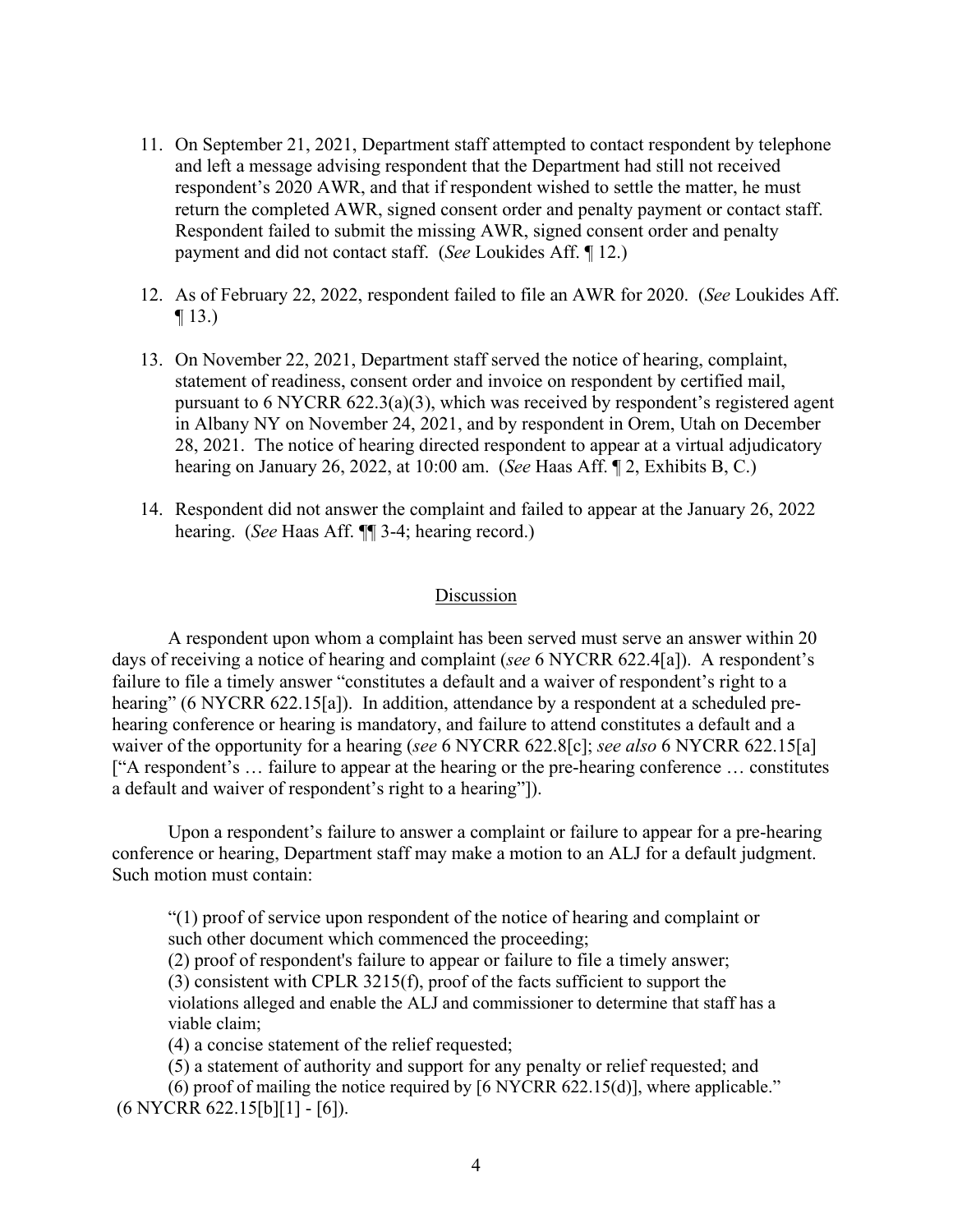As the Commissioner has held, "a defaulting respondent is deemed to have admitted the factual allegations of the complaint and all reasonable inferences that flow from them" (*Matter of Alvin Hunt, d/b/a Our Cleaners*, Decision and Order of the Commissioner, July 25, 2006, at 6 [citations omitted]). In addition, in support of a motion for a default judgment, staff must "provide proof of the facts sufficient to support the claim[s]" alleged in the complaint. (*Matter of Queen City Recycle Center, Inc.*, Decision and Order of the Commissioner, December 12, 2013, at 3.) Staff is required to support its motion for a default judgment with enough facts to enable the ALJ and the Commissioner to determine that staff has a viable claim (*see Matter of Samber Holding Corp.*, Order of the Commissioner, March 12, 2018 [*Samber*], at 1 [citing *Woodson v Mendon Leasing Corp.*, 100 NY2d 62, 70-71 (2003)]; *see also* 6 NYCRR 622.15[b][3], CPLR 3215[f]).

The record establishes that: (i) Department staff served the notice of hearing and complaint upon respondent; (ii) respondent failed to file an answer to the complaint, as directed in the cover letter and notice of hearing served with the complaint, and respondent failed to appear for the adjudicatory hearing scheduled on January 26, 2022, as directed in the notice of hearing; (iii) Department staff's papers provide proof of the facts sufficient to support the violations alleged and enable me to determine that staff has a viable claim; (iv) Department staff's papers include a concise statement of the relief requested (*see* motion for default judgment, wherefore clause; Haas Aff. Exhibit B [complaint]); (v) staff's motion includes a statement of authority and support for the penalty and relief requested (*see* Haas Aff. ¶¶ 9-13); and (vi) Department staff provided proof of service of the motion papers on respondent (*see* affidavit of service of Melissa Evans, sworn to February 22, 2022). Respondent did not file or serve a response to staff's motion. Based upon the foregoing, the Department is entitled to a default judgment in this matter pursuant to the provisions of 6 NYCRR 622.15.

Department staff's submissions in support of the motion for a default judgment provide proof of facts sufficient to enable me to determine that staff has a viable claim that respondent failed to timely file a complete and accurate AWR for the 2020 calendar year for each of respondent's WGI, Waite and Mead wells listed above, in violation of 6 NYCRR 551.2(b).

Staff's complaint requested a total civil penalty of one thousand five hundred dollars (\$1,500). Staff's submissions on the motion for a default judgment elaborate on the requested civil penalty, discussing the Department's Civil Penalty Policy, *DEE-1*, and administrative precedent concerning similar violations (*see* Haas Aff.  $\P\P$ 9-[1](#page-8-0)3).<sup>1</sup> Department staff asserts that reporting requirements, such as those at issue here, provide the Department with important information about the status of the State's resources. According to Department staff, the failure to timely submit AWRs may result in potential and actual environmental harm. Staff explains that the AWRs identify non-producing wells for plugging, and that the failure to plug nonproducing wells may result in contamination of groundwater with petroleum products, and the release of harmful greenhouse gases. In addition, Department staff transmits production

<span id="page-8-0"></span><sup>1</sup> *See Matter of Sahlem*, Order of the Commissioner, January 4, 2021, *Matter of Gilray*, Order of the Commissioner, March 4, 2015, and *Matter of Buffalo China, Inc.*, Order of the Commissioner, October 27, 2013. For each demonstrated violation, the Commissioner assessed a civil penalty of \$1,500. (Haas Aff. ¶ 13).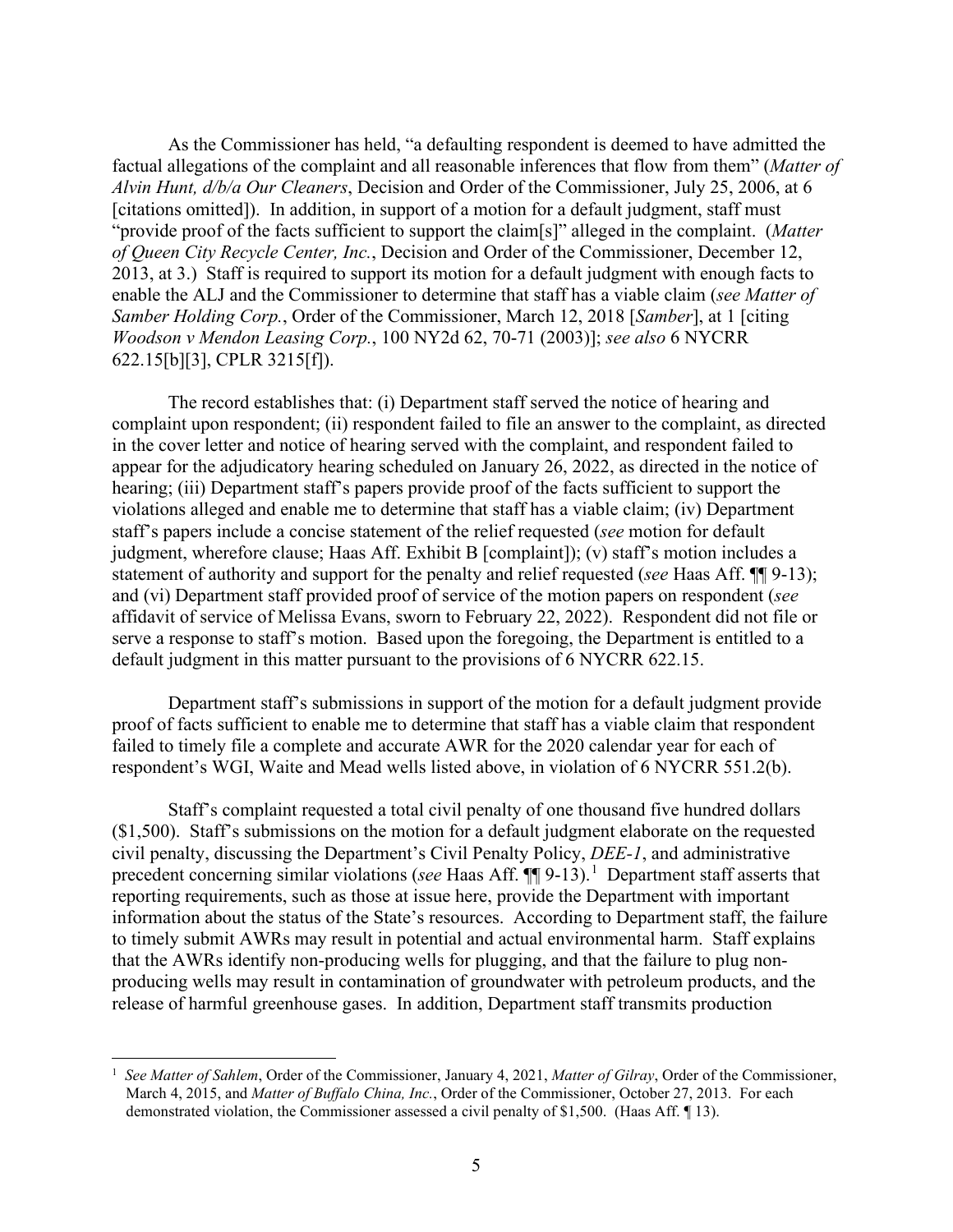information to affected State agencies and local governments for real property tax purposes. (Haas Aff. ¶ 12; Loukides Aff. ¶ 14.)

ECL 71-1307(1) provides that any person who violates any provision of ECL article 23 or commits any offense described in ECL 71-1305 shall be liable for a penalty of up to eight thousand dollars (\$8,000) for the first day of violation and up to two thousand dollars (\$2,000) per day for each day the violation continues. ECL 71-1305(2) provides that it is unlawful for any person to violate any rule or regulation promulgated pursuant to ECL article 23, which would include the regulatory requirement at issue here -- 6 NYCRR 551.2(b). Department staff's proposed civil penalty of one thousand five hundred dollars (\$1,500) is consistent with the Department's Civil Penalty Policy (DEE-1, issued June 20, 1990) as well as applicable provisions of ECL article 71 and prior Commissioner orders. Furthermore, staff demonstrated the importance of AWRs to the regulatory scheme. The Commissioner has previously held that "the timely filing of complete and accurate AWRs is critical to the regulatory requirements of this program" (*see Buffalo China, Inc.*, Order of the Commissioner, October 27, 2013, at 2). Accordingly, I conclude that the penalty of one thousand five hundred dollars (\$1,500) requested by Department staff, is supported and appropriate.

# Conclusion of Law

By failing to timely file complete and accurate annual well reports for the 2020 calendar year, respondent Lone Wolf Operating, LLC violated 6 NYCRR 551.2(b).

# Recommendation

Based upon the foregoing, I recommend that the Commissioner issue an order:

- 1. granting Department staff's motion for default;
- 2. holding that respondent Lone Wolf Operating, LLC violated 6 NYCRR 551.2(b) by failing to timely file complete and accurate annual well reports for the 2020 calendar year for WGI 1-A, WGI 3, WGI 6, WGI 10, and WGI 11 wells, the Waite 1 well and the Mead 01 well (API Well Numbers 31-097-23053-01-00, 31-097-23152-00-00, 31-097-23830-00-00, 31-097-23930-00-00, 31-097-23949-00-00, 31-107-21708-00- 00, 31-107-21294-00-0, respectively);
- 3. directing respondent Lone Wolf Operating, LLC to submit a complete and accurate annual well report for the 2020 calendar year within thirty (30) days of the service of the Commissioner's order upon respondent;
- 4. directing respondent Lone Wolf Operating, LLC to pay a civil penalty in the amount of one thousand five hundred dollars (\$1,500) within thirty (30) days of the service of the Commissioner's order upon respondent; and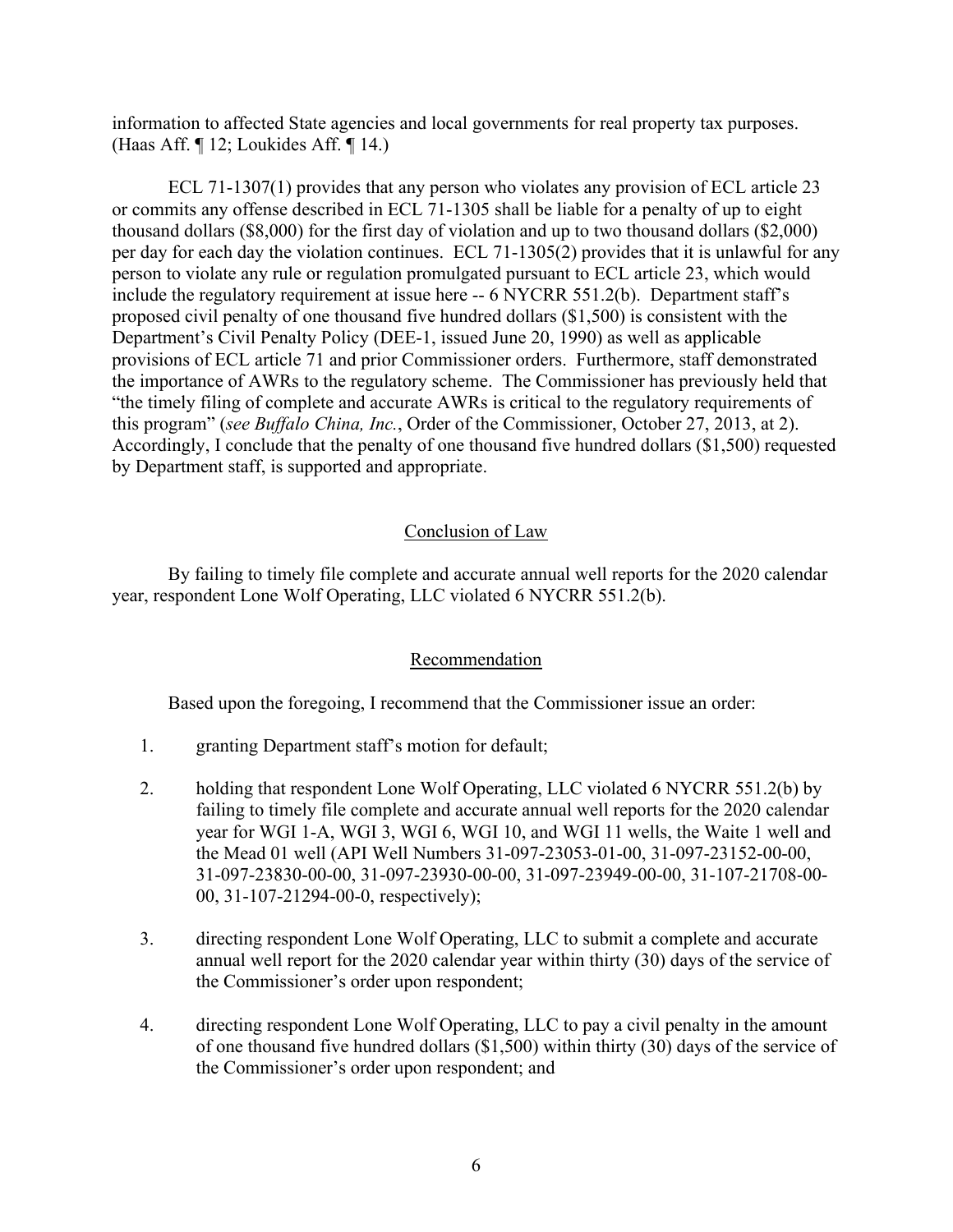5. directing such other and further relief as he may deem just and appropriate.

 /s/ Elizabeth Phillips Administrative Law Judge

Dated: Albany, New York April 20, 2022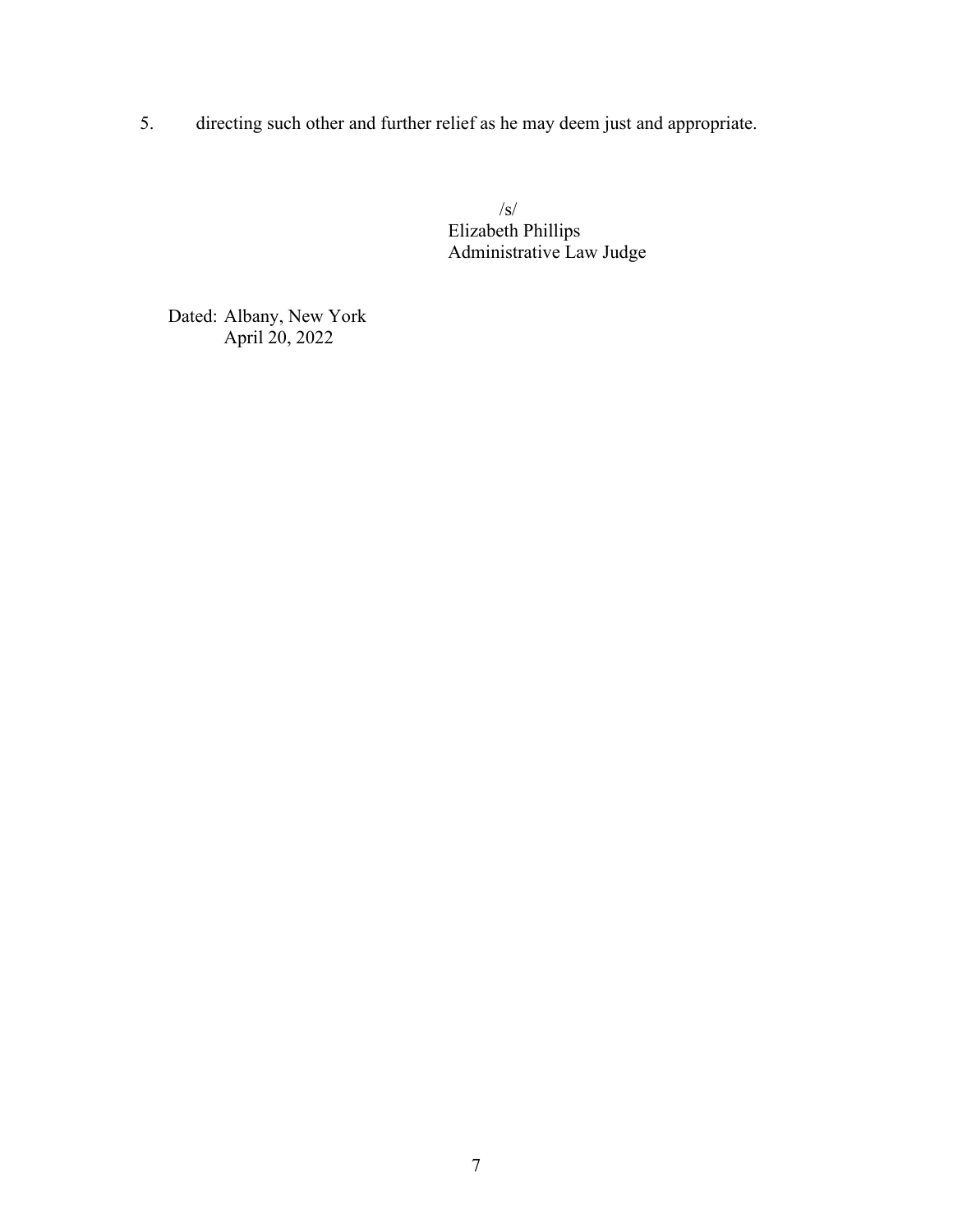#### **APPENDIX A**

# *Matter of Lone Wolf Operating, LLC*  DEC Case No. CO 8-20210709-54 Motion for Default Judgment

- 1. Cover letter dated February 22, 2022, from Anne Haas, Esq., filing and attaching staff's motion papers.
- 2. Notice of Motion for Default Judgment, dated February 22, 2022.
- 3. Motion for Default Judgment, dated February 22, 2022, attaching Exhibit A and affidavit of Ted Loukides;
	- A. Affirmation of Anne Haas, Esq., dated February 22, 2022, and attaching Exhibits B-C;
	- B. Cover letter, Notice of Hearing, Complaint, and Statement of Readiness, all dated November 22, 2021, and proposed Consent Order and Invoice; and
	- C. Affidavit of Service of Melissa Evans, sworn to February 7, 2022, attaching United States Postal Service (USPS) electronic proof of delivery.
	- D. New York Department of State, Division of Corporations, Entity Information for Lone Wolf Operating, LLC., dated February 7, 2022.
- 4. Affidavit of Ted Loukides, sworn to February 16, 2022, attaching Exhibits 1-6:
	- 1. Maps depicting location of wells operated by Lone Wolf Operating, LLC along will a list of seven wells operated by Lone Wolf Operating, LLC;
	- 2. Organizational Report for Lone Wolf Operating, LLC, sworn to April 15, 2019;
	- 3. Request for Transfer of Well Responsibilities to Lone Wolf Operating, LLC, sworn to January 8, 2020;
	- 4. Email cover letter from Theodore N. Loukides to Lone Wolf Operating, LLC, dated January 25, 2021, with attached pre-filled 2020 Annual Well Report form and instructions;
	- 5. Email from Theodore N. Loukides to Lone Wolf Operating, LLC, dated March 9, 2021, (re: "Reminder - Submit your 2020 Annual Well Report"); and